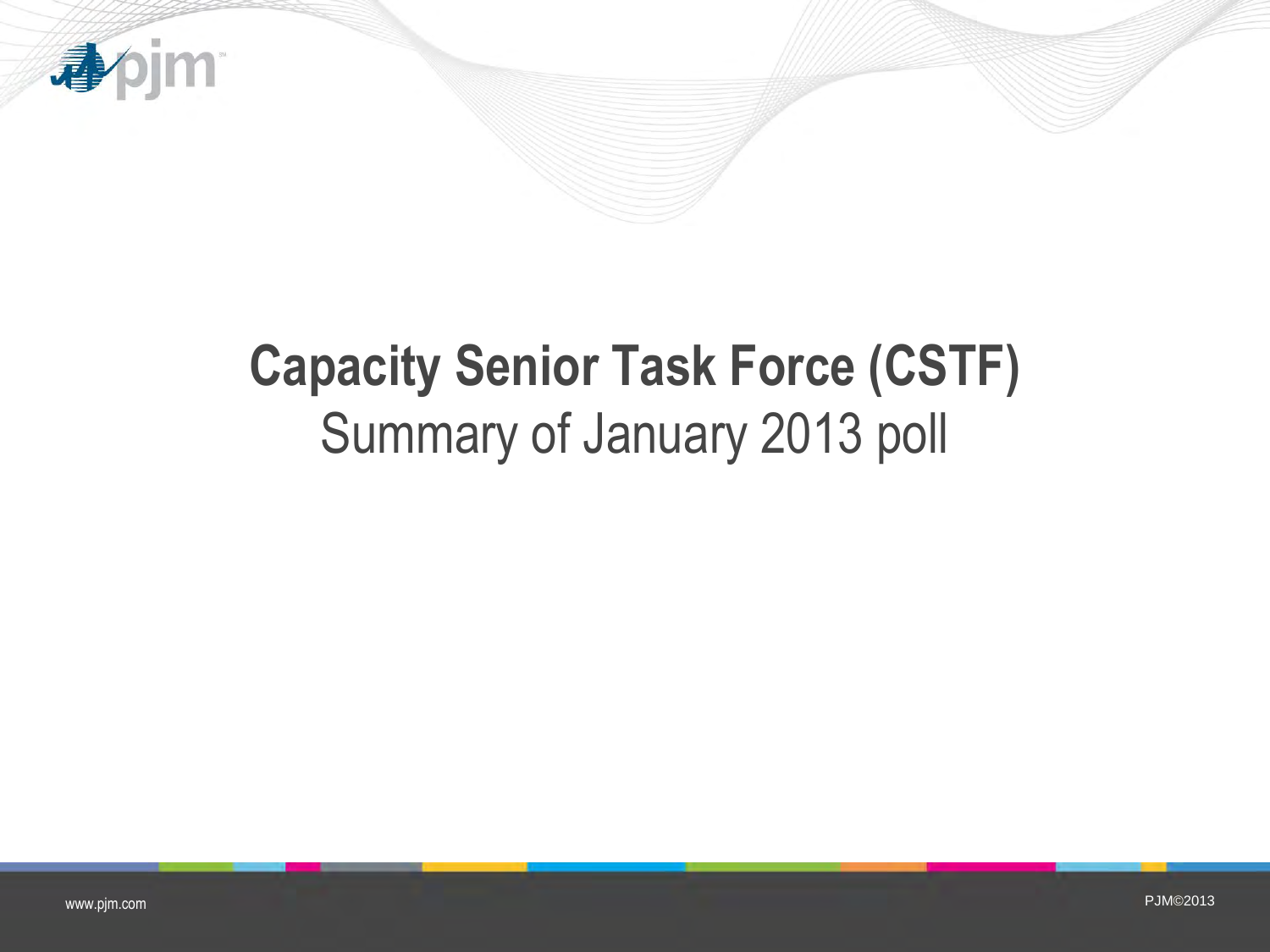



Please select one option regarding the development of business rules for a Multi-year Pricing Mechanism by the Capacity Senior Task Force (CSTF).

| <b>Continue</b> - Continue working on development of a Multi-year Pricing Mechanism.                   | 69% | 103 |
|--------------------------------------------------------------------------------------------------------|-----|-----|
| <b>Stop</b> - Stop working on development of a Multi-year Pricing Mechanism or any<br>changes to NEPA. | 31% | 47  |
|                                                                                                        |     |     |

Total votes 150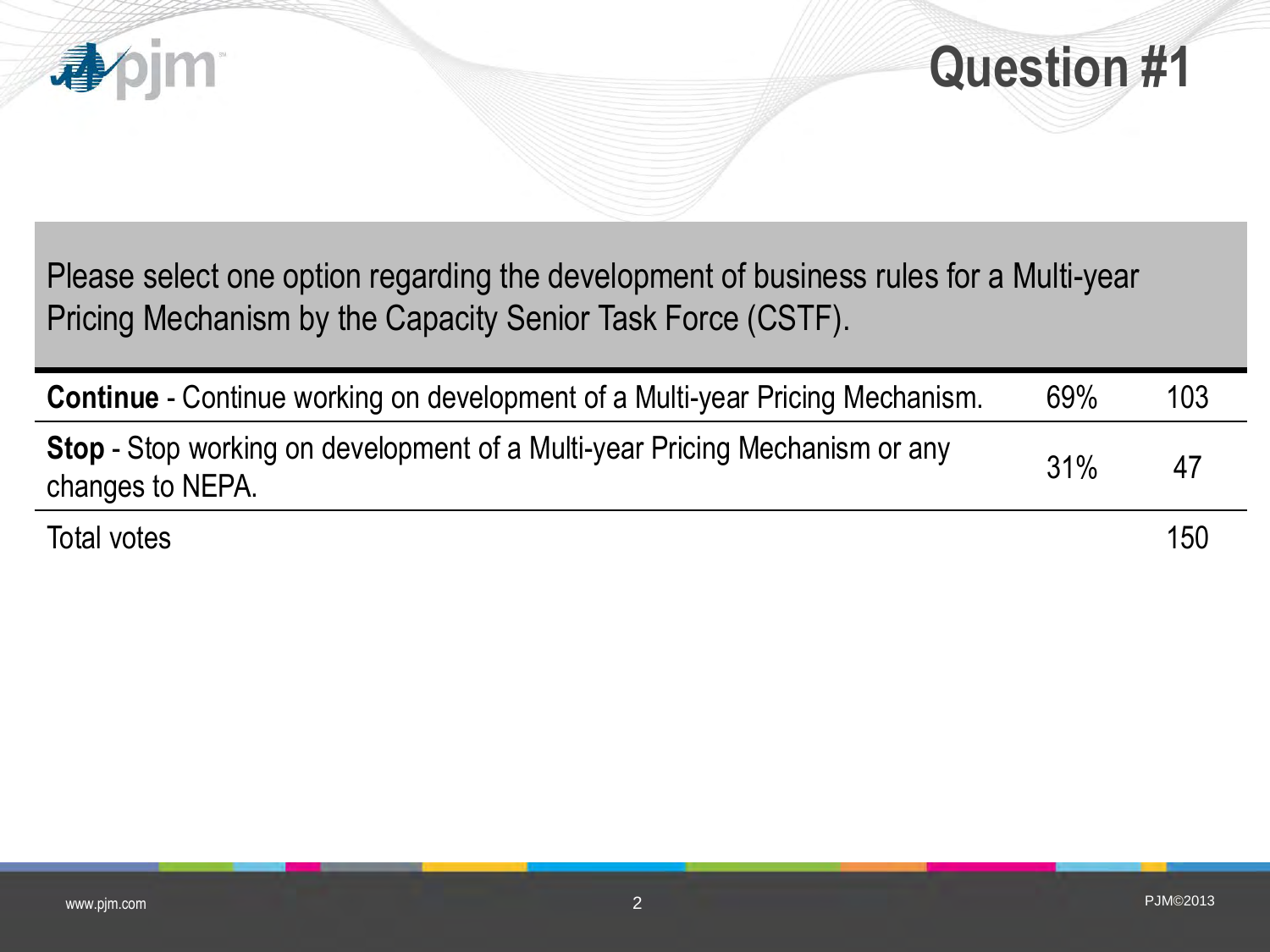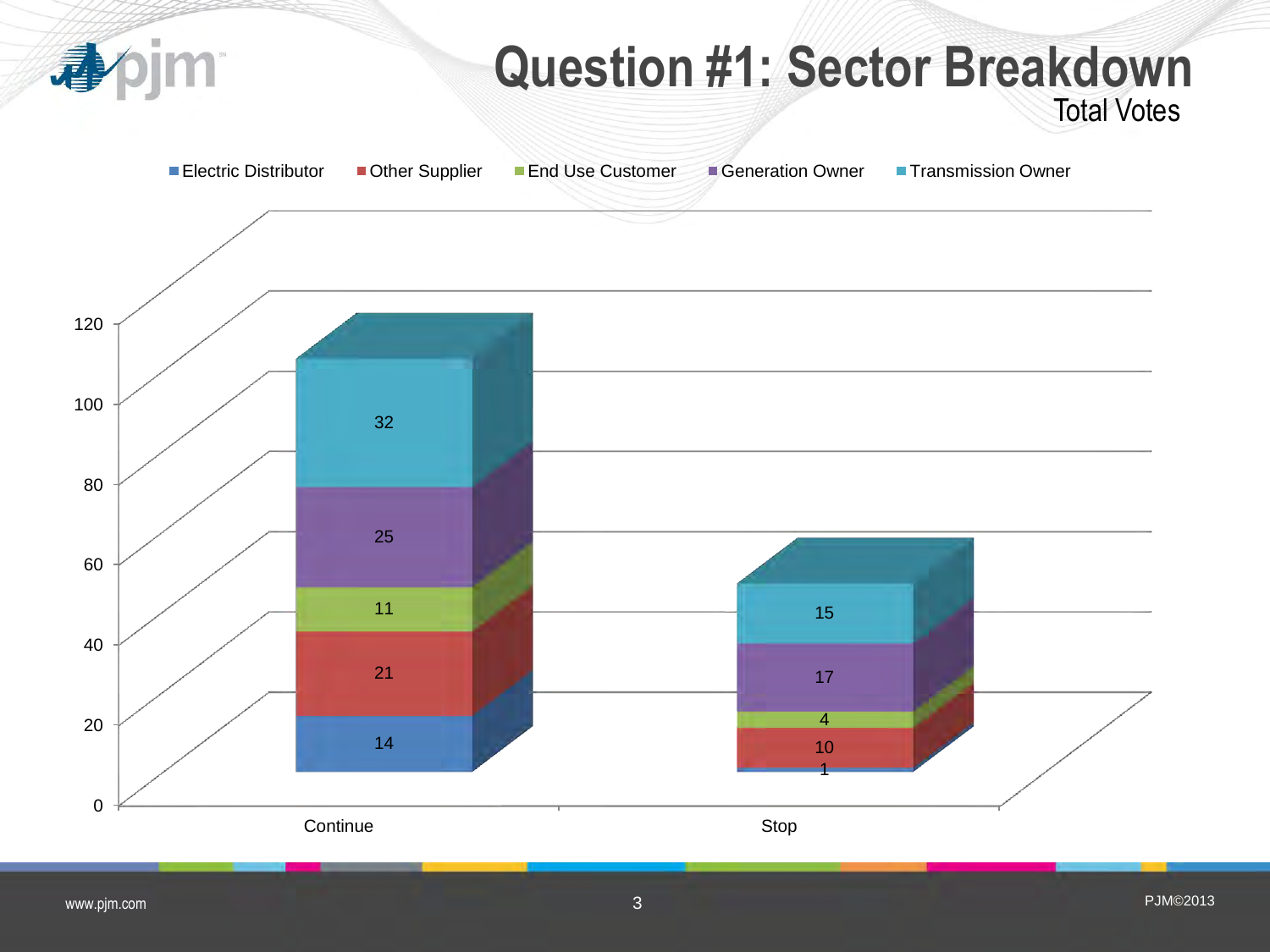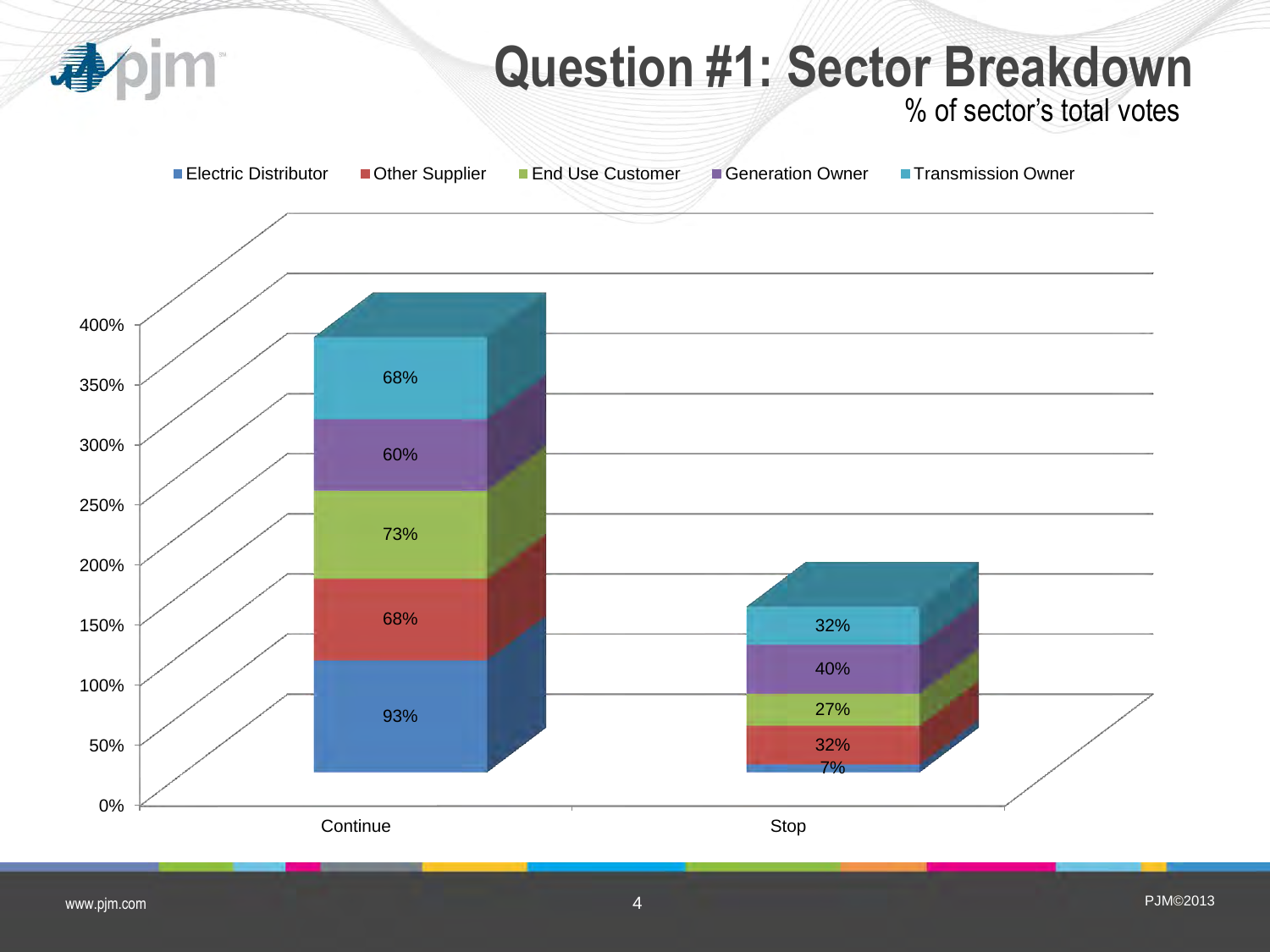

### **Question # 2**

If the group continues the development of business rules for a Multi-year Pricing Mechanism, which of the following approaches is preferred.

| 60% | <b>Remove existing NEPA</b><br>provision                | A - continue working on other Multi-year Pricing<br>Mechanism proposals with the target date of a May<br>31, 2013 filing (Packages 1, 2, 4, and 6). | 31% |
|-----|---------------------------------------------------------|-----------------------------------------------------------------------------------------------------------------------------------------------------|-----|
|     |                                                         | <b>B</b> - stop working (Package 3).                                                                                                                | 29% |
| 36% | <b>Update existing NEPA</b><br>provision with target of | C - continue working on other packages.                                                                                                             | 23% |
|     | March 1, 2013 filing                                    | <b>D</b> - stop working on other packages.                                                                                                          | 13% |

4% **E - Revisit Long-term Capacity Auction** concept and develop business rules.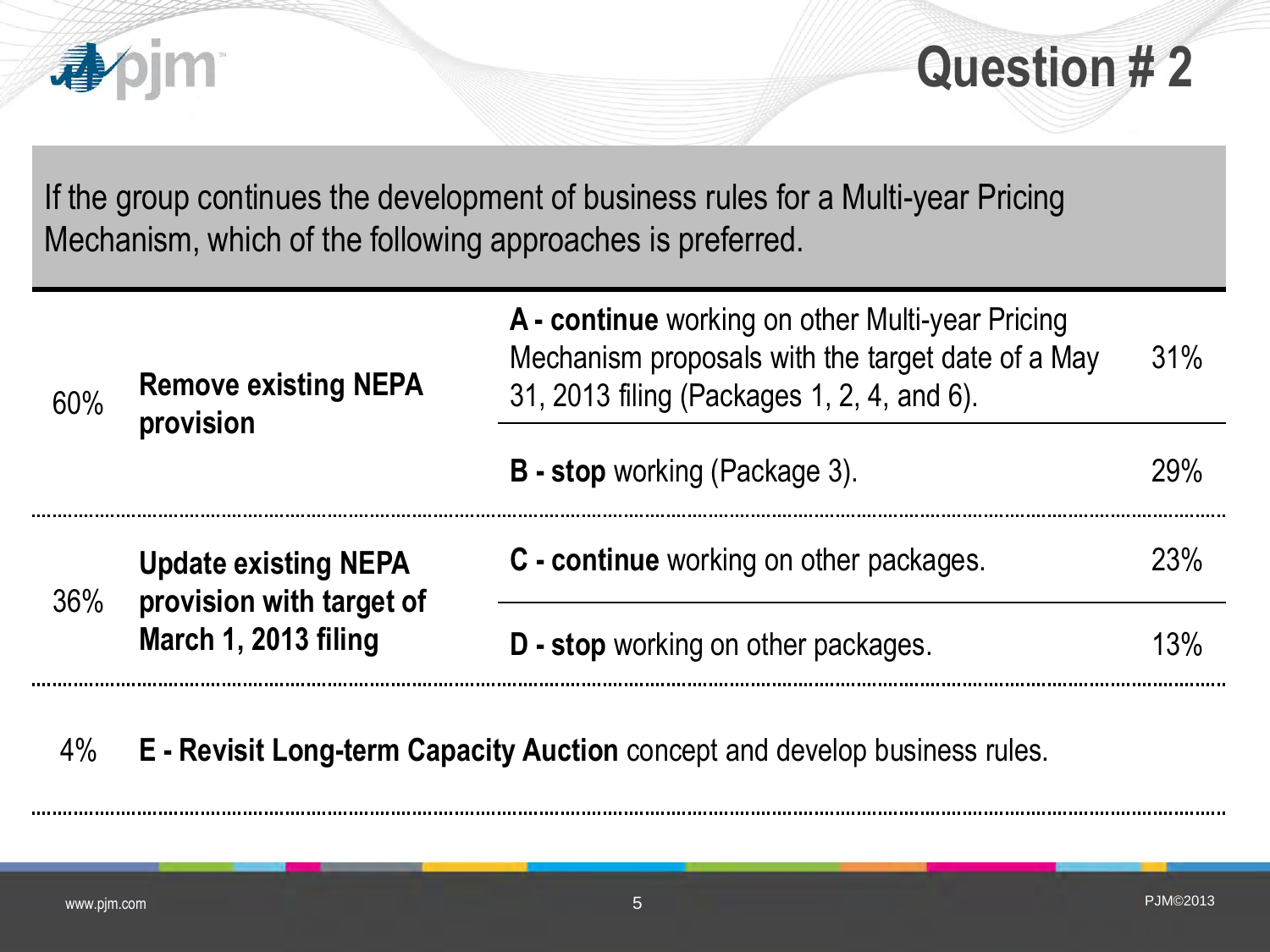

#### **Voting Details: Question #2**

 $\blacksquare$  and continue working  $\blacksquare$  and stop working

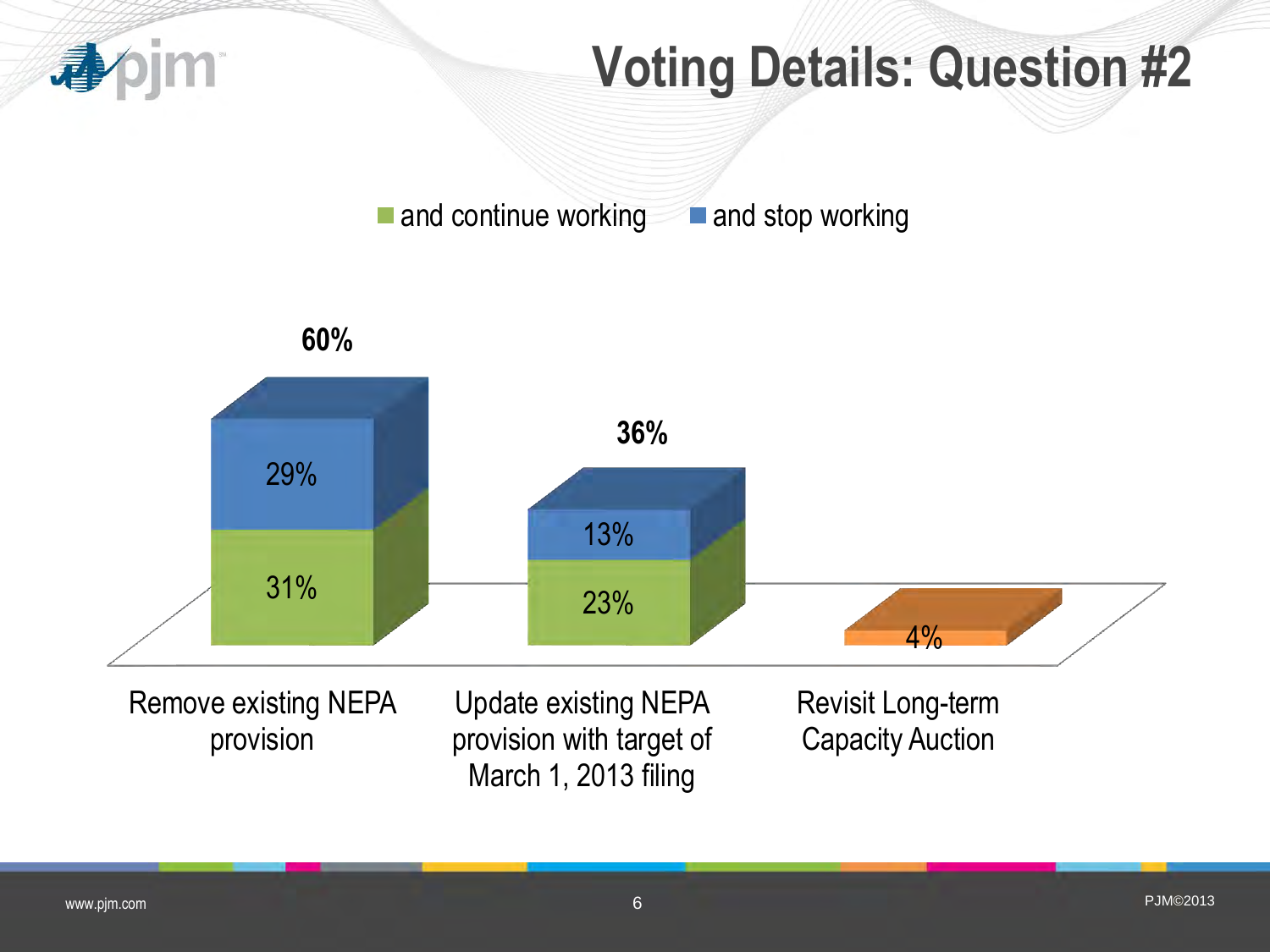

# **Voting Details: Question #2**

Total votes = 150

 $\blacksquare$  and continue working  $\blacksquare$  and stop working

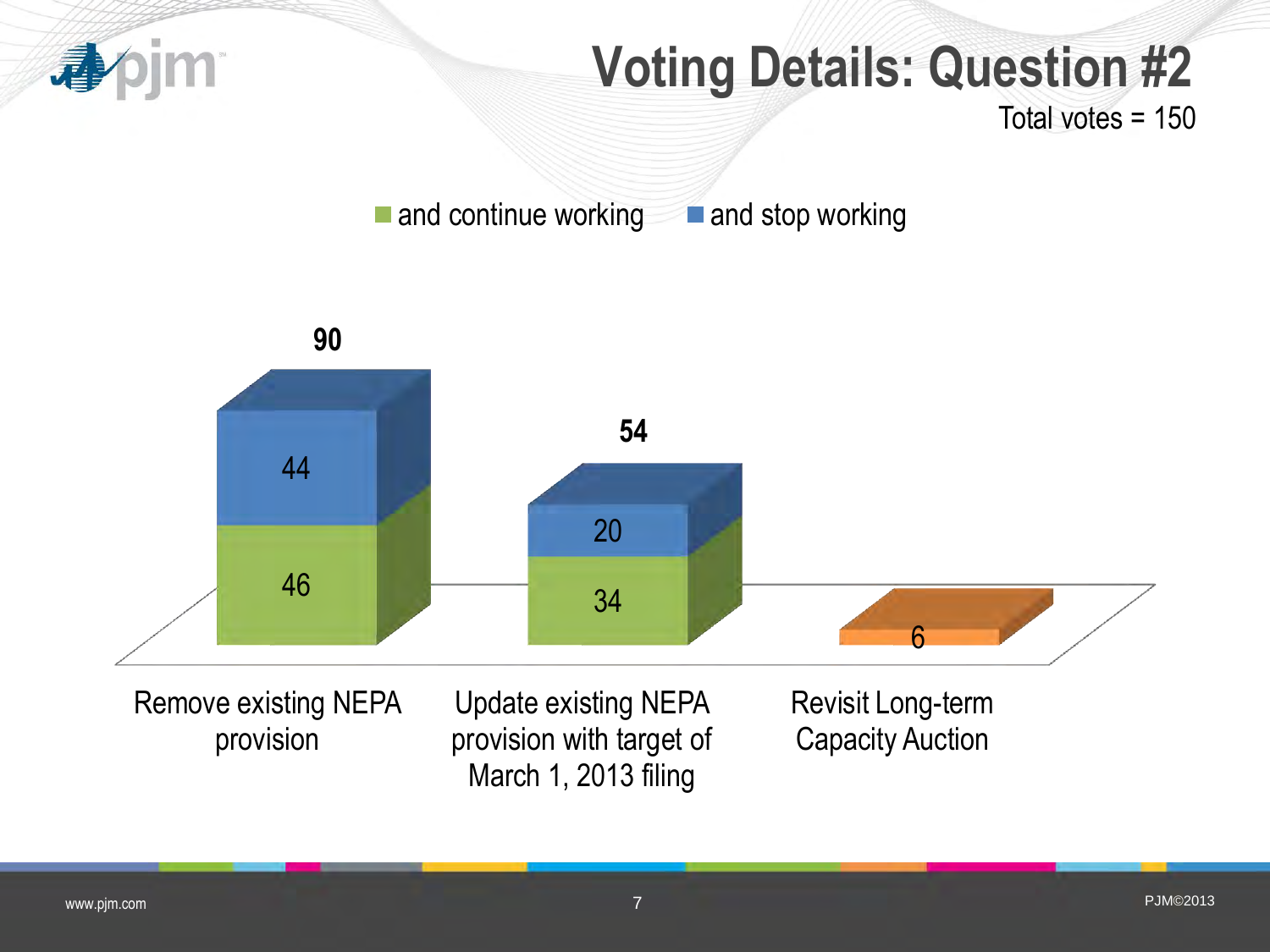# **Question #2: Sector Breakdown**

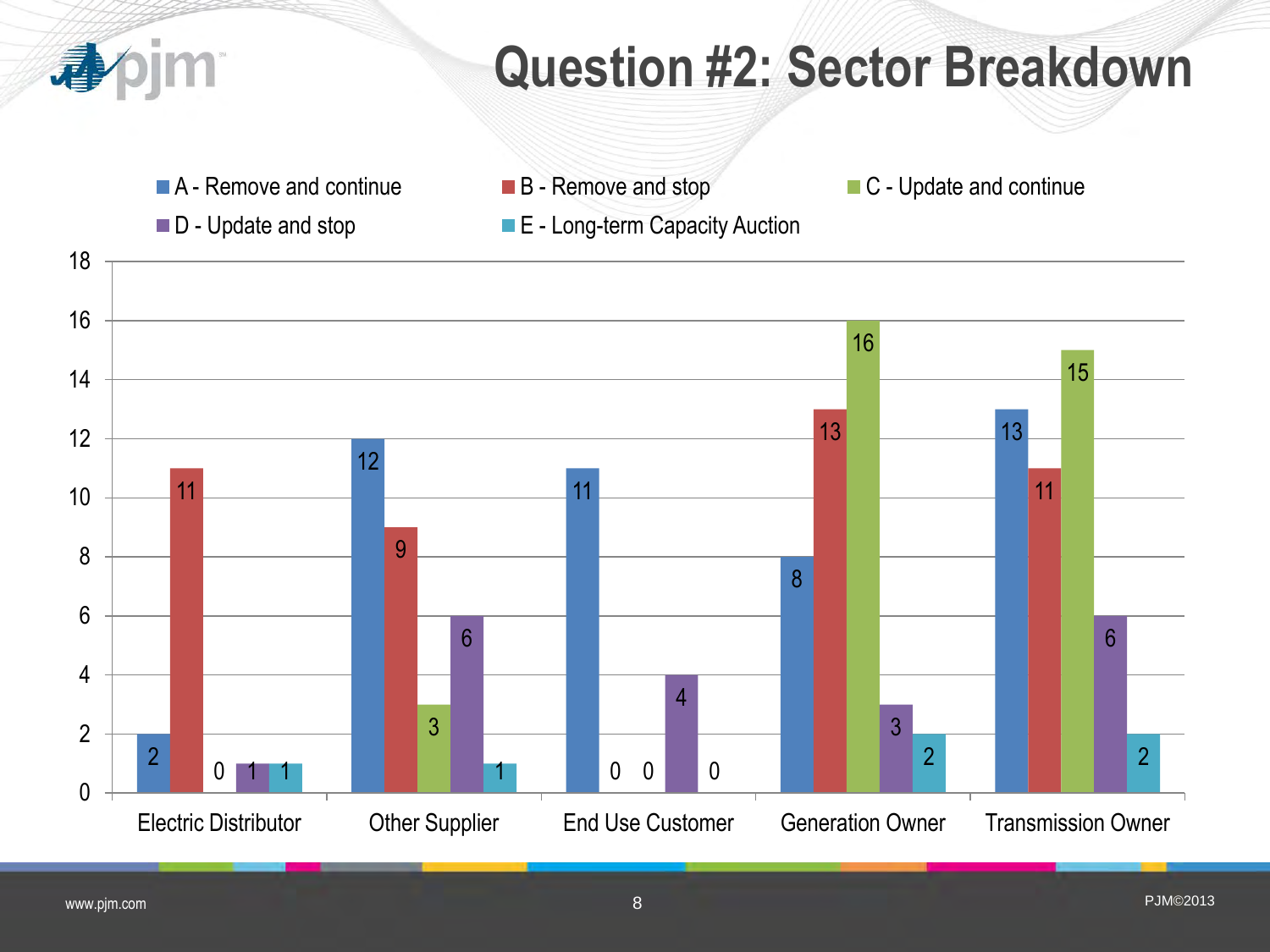